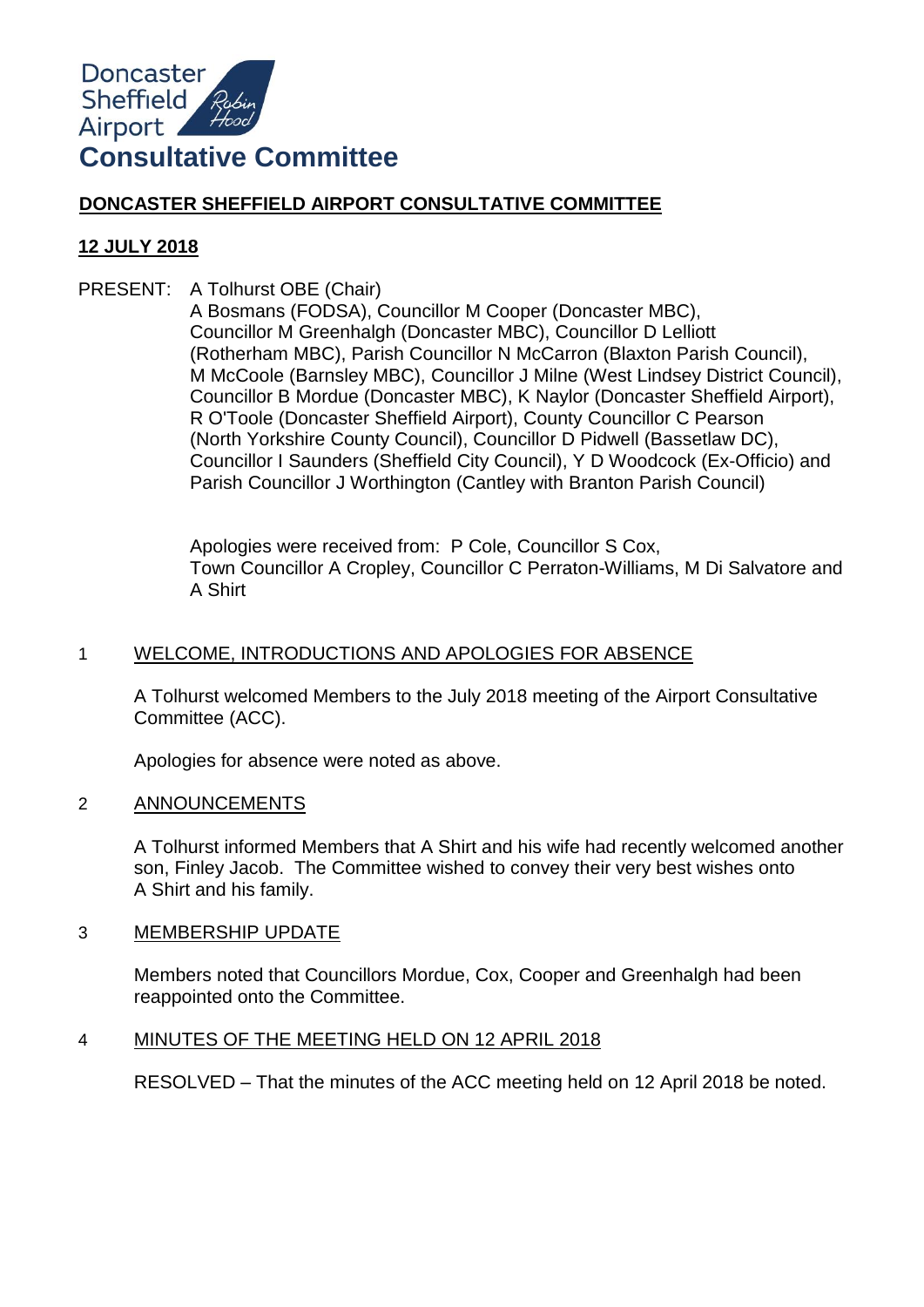#### 5 MATTERS ARISING

#### i) Passengers with Reduced Mobility (PRM) Accessibility Open Day

K Naylor informed the meeting that the contract for PR and terminal cleaning was going through the settling in process. It was anticipated that the open day would be held later in the year, upon completion of the training sessions. K Naylor would provide Members with further details as soon as possible.

#### **ACTION:- K Naylor**

# ii) Educational School Visit to DSA

K Naylor reported that a party from a local primary school had recently visited the Airport, consisting of 37 children, accompanied by 2 teachers and 4 parents. A presentation had been prepared for schools, which had been focussed towards children who may be interested in working at the Airport in later life. She suggested that small group visits were preferable to large groups.

A Tolhurst requested Members to inform K Naylor of any schools within their respective local areas that may be interested in visiting the Airport.

#### **ACTION:- All**

Members noted that contact had been made with Hayfield School, Doncaster, in relation to careers at the Airport.

# 6 DFT AIRSPACE MODERNISATION UPDATE

A Tolhurst presented a paper to update Members on the DfT Airspace Modernisation.

Members noted that a Green Paper would be published later in the year, to revise the airspace within the UK, which was principally trigged by the congestion in and around the South East, together with the Government's recent decision to pursue a third runway at Heathrow. Any future proposed changes would come under the new regime, which would involve the Airport Consultative Committees to a far greater extent than previously.

K Naylor thanked the Committee and the Noise Monitoring and Environmental Sub-Committee for the support provided in relation to the airspace changes.

Councillor McCarron referred to the frequency of the training flights, which had a tendency to veer off from the preferred flight path and fly straight over the houses within the Blaxton area, which had resulted in a number of complaints being made by the residents.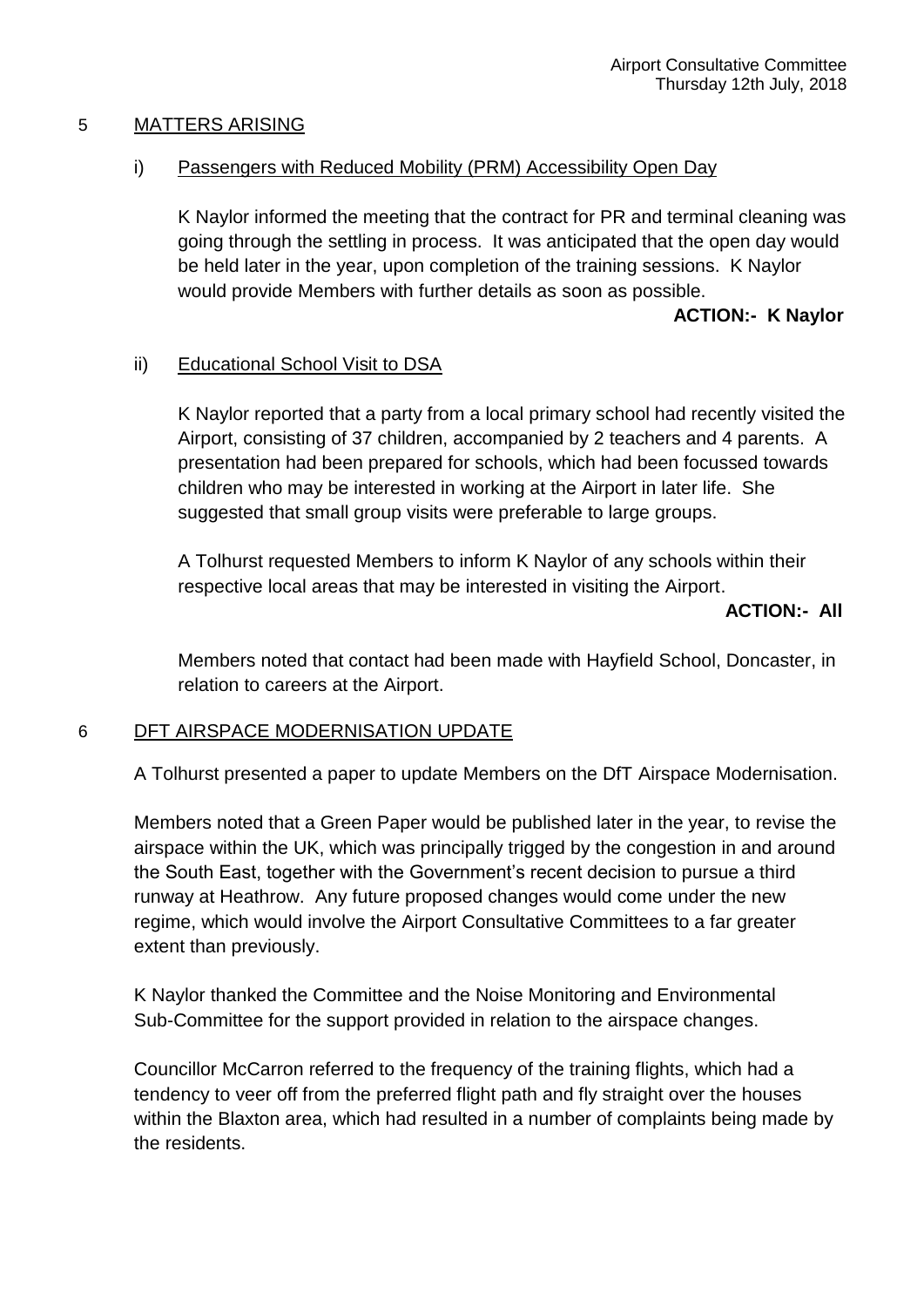K Naylor stated that she had reminded Ryanair and easyJet, who were regular users of the airport for training, to avoid flying over built-up areas when possible.

RESOLVED – That Members noted the update.

# 7 MINUTES OF THE LIAISON GROUP OF UK AIRPORT CONSULTATIVE COMMITTEES (UKACCS) ANNUAL MEETING HELD ON 6-7 JUNE 2018

A Tolhurst referred to the invaluable support provided to the Committee by UKACCs in keeping it appraised of aviation issues.

A Bosmans expressed his disappointment that the Airport had not been represented at the UKACCs Annual Meeting. He was pleased to note the interaction between UKACCs and the CAA.

It was noted that, in relation to the need to balance the economic benefits of aviation with the environmental disbenefits, DMBC had always been supportive of development of the Airport. Accordingly, the continued participation by DMBC councillors is most welcome.

K Naylor referred to the new housing development close to the Airport. Only one issue had been raised in relation to passengers who had parked their vehicles within the new housing development and had walked to the Airport; she added that only a small number of properties had applied for noise installation grants. It was envisaged that electrical vehicle charging points would be installed at the Airport in the future, which would appeal to passengers and provide a number of commercial opportunities.

A Tolhurst stated that the European Aviation Safety Agency had indicated that the situation regarding UK aviation aircrafts after 1 April 2019, remains uncertain because of Brexit.

Councillor McCarron referred to a local, single issue, self-appointed community noise group that was in the process of being established; she was currently in discussion with the group advising the members of the role of the ACC.

A Tolhurst emphasised the benefit that would accrue for both the Airport and the local communities, if Committee Members acted as a conduit between both parties: he asked for members' views on the effectiveness of the Committee. In reply, the members said that the response to the proposed airspace changes and the draft masterplan was evidence that the Committee is fulfilling its facilitative function effectively.

Councillor Pidwell stated that he would include information onto the Bassetlaw District Council's website, to indicate that he was a representative on the Committee. **ACTION:- Councillor Pidwell**

Members noted that there were currently no plans for an e-gate programme to be installed at the Airport.

A Tolhurst was pleased to note the 15% of slots for regional airlines in London. He queried PEEL's view in taking up some of those available slots in London.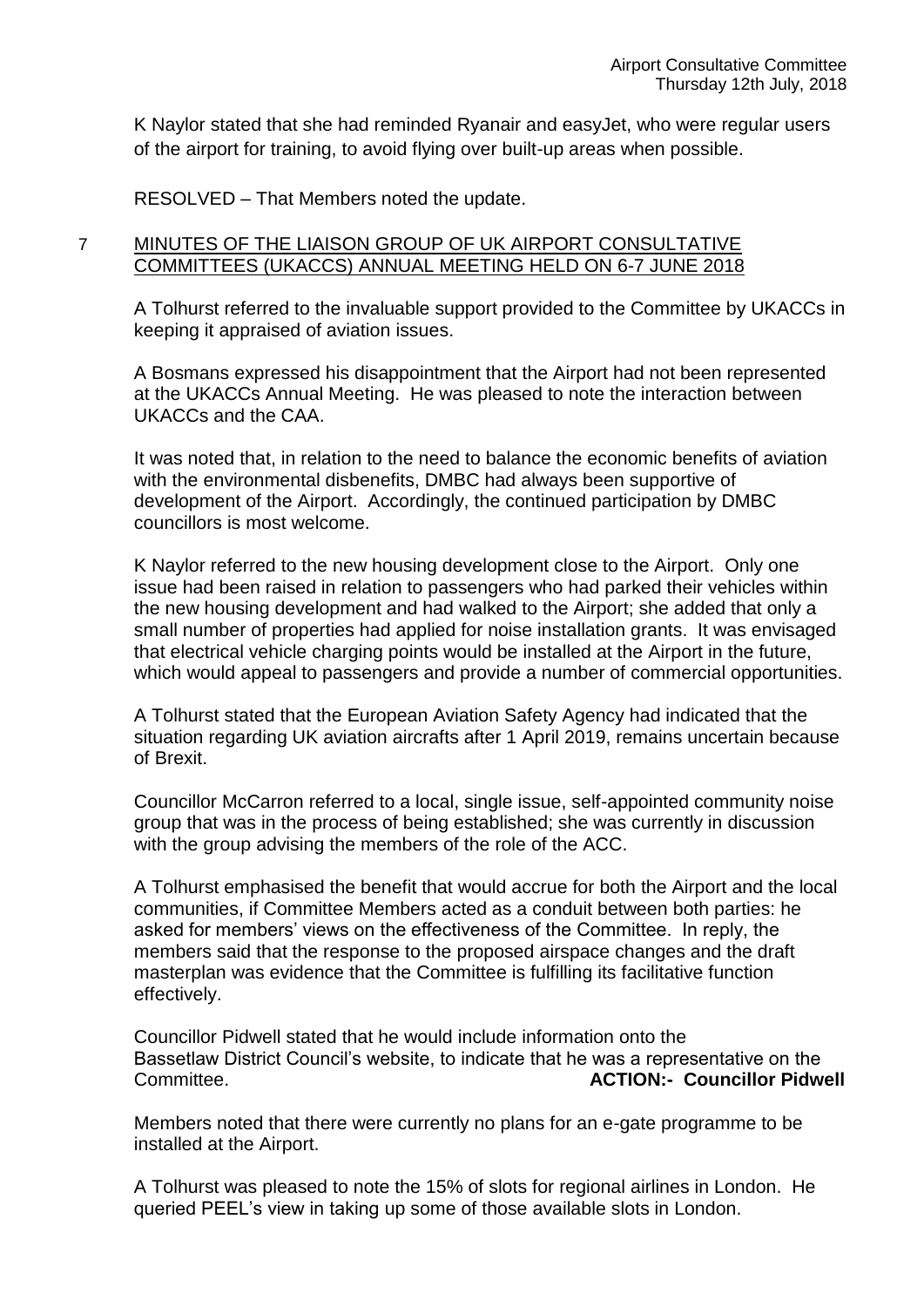R O'Toole stated that the basic principle was to ascertain whether the travel connection was feasible. There could be a potential opportunity in relation to Heathrow Airport, at a macro level, in terms of aviation to redistribute capacity.

RESOLVED – That the minutes of the UKACCs Annual Meeting held on 6 - 7 June 2018 were noted.

#### 8 UKACCS DRAFT RESPONSE TO THE DFT'S COMMUNITY ENGAGEMENT MECHANISMS QUESTIONS

A Tolhurst stated that he had informed UKACCs that the Airport supported the draft response to the DfT's Community Engagement Mechanisms Questions.

#### 9 DSA MASTER PLAN

R O'Toole stated that the first draft of the Interim Consultation Report had recently been received. He thanked the Committee for its support and endorsement to the plans.

A total of 1,650 individual responses to the consultation had been received via the online form. Overall, the responses to the consultation had indicated that 90% of the individuals had agreed or strongly agreed to the Master Plan.

Members noted a number of challenges in relation to the environmental noise level and the green belt surrounding the Airport. The public sessions had provided an opportunity to discuss land use, residential issues, the potential to increase the number of jobs at the Airport and the rail line, which had all been well received.

The Interim Consultation Report would be published on 30 July 2018, following which a review of the categorised responses would be undertaken. It was envisaged that a final Master Plan Report would be produced by the end of December 2018.

A Tolhurst thanked Members for their assistance provided to the Master plan, which had appeared to have received good publicity. He requested that Members of the Committee and the Noise Monitoring and Environmental Sub-Committee receive a copy of the Interim Consultation Report, when it was available. **ACTION:- R O'Toole**

RESOLVED – That Members noted the update.

# 10 AIRPORT ACTIVITIES UPDATE REPORT

R O'Toole referred to the throughput during the last financial year April 2017 to March 2018. The pax numbers had totalled 1.24m in comparison to 1.22m the previous year. A total of 1.2m pax was expected for the current financial year, including at least one new route from Wizz Air to Debrechen.

Freight cargo had achieved 11,500 tonnes in comparison to 9,600 tonnes during the previous year. 12,000 tonnes were expected for the current financial year; there had been many concert related flights, as well as automotive parts bound for the USA.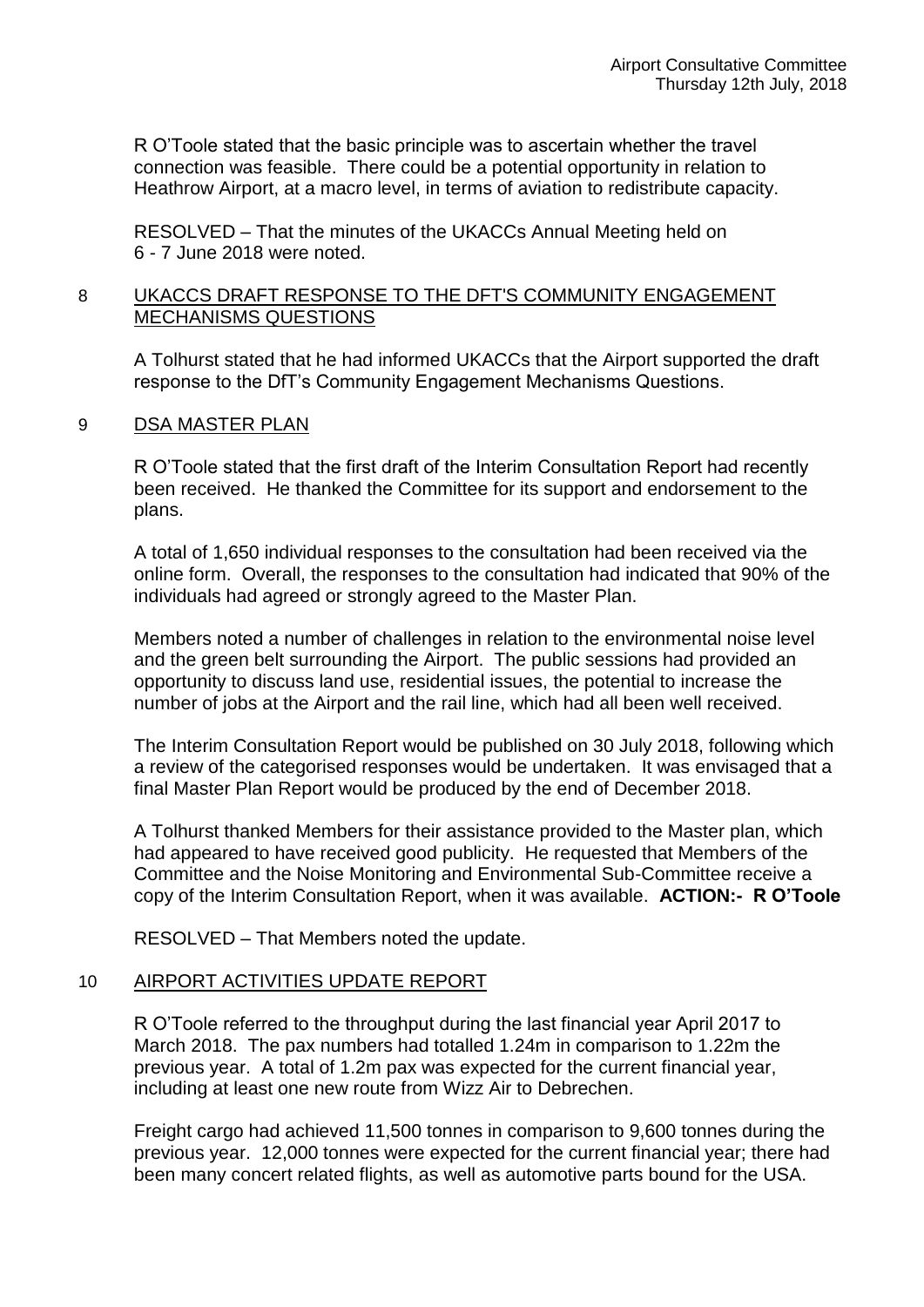The new extended Premium Lounge had opened at the Airport in April 2018, to which bookings had filled up straight away and excellent customer feedback had been received.

Operation of the cargo transit shed had been taken in house from Anglo in February 2018, and was now operational. This had enabled improvements to be made to operational delivery and staff.

The Fixed Base Operator, taken in house from Weston Aviation, was now operational to handle light and business aviation activity i.e. business jets, royal flights etc.

The first two National Police Air Service (NPAS) aircrafts would arrive at the Airport during July 2018, with a further two aircrafts later in the year, to be situated in the NPAS hangar.

Plans were underway for the installation of another hangar for later in the year, for a helicopter operator to be situated alongside Hangar 3. Discussions were in their infancy stage for the installation of a larger hangar opposite Hangar 3, on the other side of the freight apron, to be large enough to hold two B 767s.

TUI had announced new routes at the Airport from 2019, to include long haul flights to Florida using a Dreamliner; flights to the route were selling very well. It was hoped that Wizz Air would announce a number of new routes from the Airport either later this year or in 2019.

Councillor McCarron commented that she was very pleased to note how the Airport was anticipated to grow. She referred to the high volume of parking tickets that were issued to the delivery lorries to the cargo facility at the Airport, due to them being unable to park in the parking bays. She queried whether any additional parking capacity could be provided for them.

K Naylor referred to the discussions underway in relation to the cargo operation in-house at the Airport. A data bank of all vehicle registration numbers had been created to prevent parking fines being issued.

Councillor Pearson queried the number of staff employed at the Airport, and whether this was intended to increase.

R O'Toole reported that PEEL currently employed approximately 200 staff at the Airport, and that staff levels were increasing. New jobs had recently been created within the Customer Service Department, following the extension to the Premium Lounge. An additional 40 – 50 jobs for TUI were anticipated to be created at the Airport in 2019, for crew, handling and back office staff.

Councillor Cooper queried the number of employees at the Airport who lived within the local area, in particular from Rossington.

K Naylor would ascertain the information from the postcode database, to be provided to Members. **ACTION:- K Naylor**

RESOLVED – That Members noted the update.